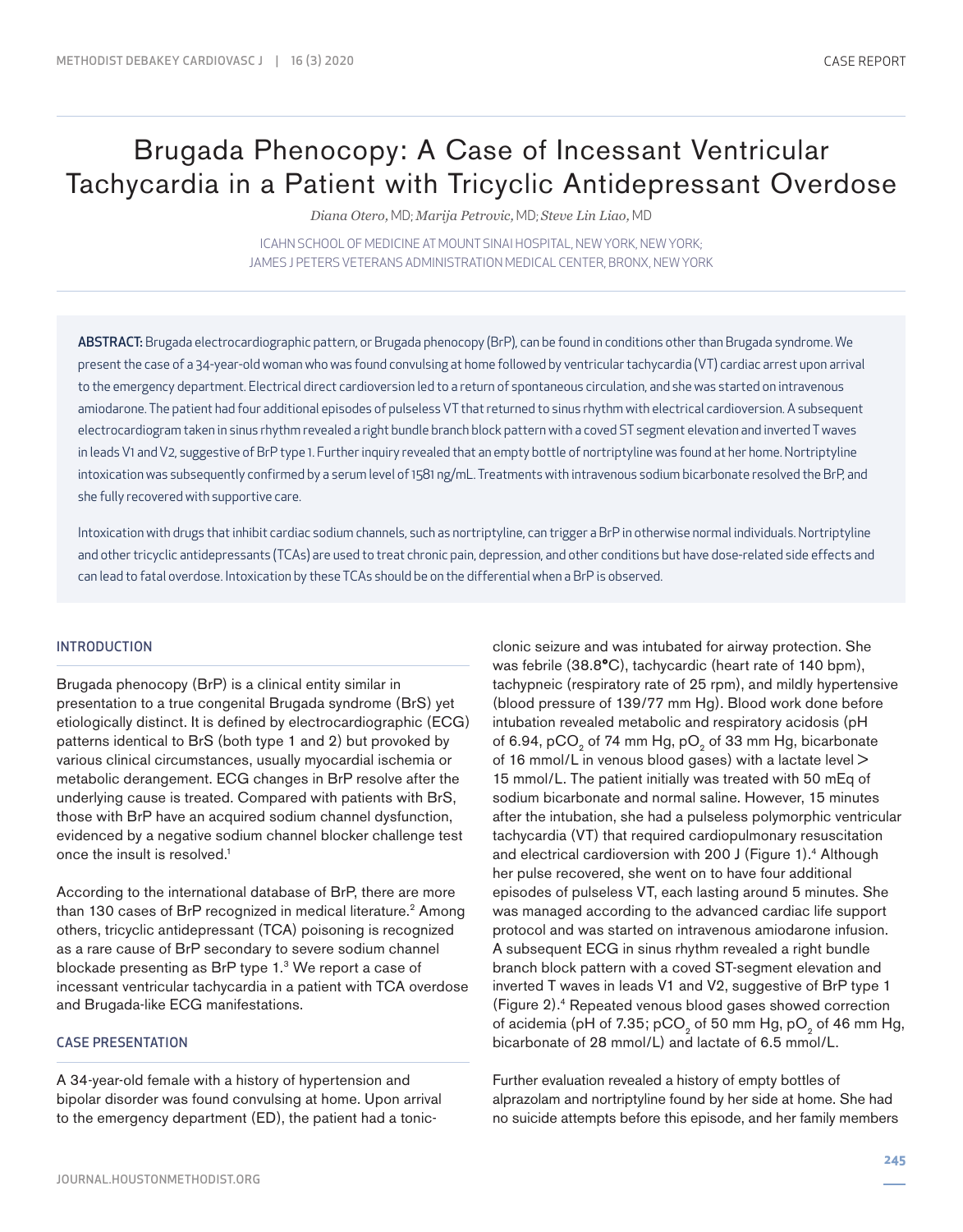

## *Figure 1.*

Electrocardiogram showing polymorphic ventricular tachycardia.4 Reprinted with permission from Elsevier.



## *Figure 2.*

Electrocardiogram showing sinus rhythm with right bundle branch pattern (red arrow), coved ST segment elevation (blue star), and inverted T waves (green arrow).4 Reprinted with permission from Elsevier.

did not know how many pills she had ingested. The patient had no personal or family history of BrS or sudden cardiac death. She was transferred to the intensive care unit, where treatment was continued with sodium bicarbonate infusion (15- 20 mEq/h) to maintain a blood pH of 7.5 to 7.55 due to suspicion of TCA overdose. Her blood level of nortriptyline was high at 1,581 ng/mL (normal is 50- 150). Her urine toxicology was negative, and blood levels of salicylate, alcohol, acetaminophen, and alprazolam were undetectable. She had a normal blood count and coagulation profile and normal levels of potassium, magnesium, calcium, and TSH. In addition, her chest x-ray, brain magnetic resonance imaging, and echocardiography were also normal. She fully recovered with supportive care and was successfully extubated. Treatments with intravenous sodium bicarbonate led to resolution of the BrP. When an ECG showed improved QRS to < 120 ms and QTc < 500 ms, her bicarbonate drip was discontinued (Figure 3).4 The patient's mental status improved to baseline and she was discharged from the hospital on day 6.

# **DISCUSSION**

Brugada syndrome was described by the Brugada brothers in 1992 as a clinical and electrocardiographic syndrome.<sup>5</sup> It is an autosomal dominant heart disease caused by dysfunctional ion channel with a classical ECG pattern and a predisposition to malignant ventricular arrhythmias and sudden cardiac death. It is usually recognized by three types of ECG patterns and confirmed by provocative challenge test with sodium channel blockers. Nevertheless, the ECG pattern may not always be present and easy to identify and may be only unmasked by metabolic or different derangements.<sup>6</sup>

The term "BrP pattern" was first proposed by Riera and later described by Baranchuk et al.<sup>6</sup> BrP manifests when an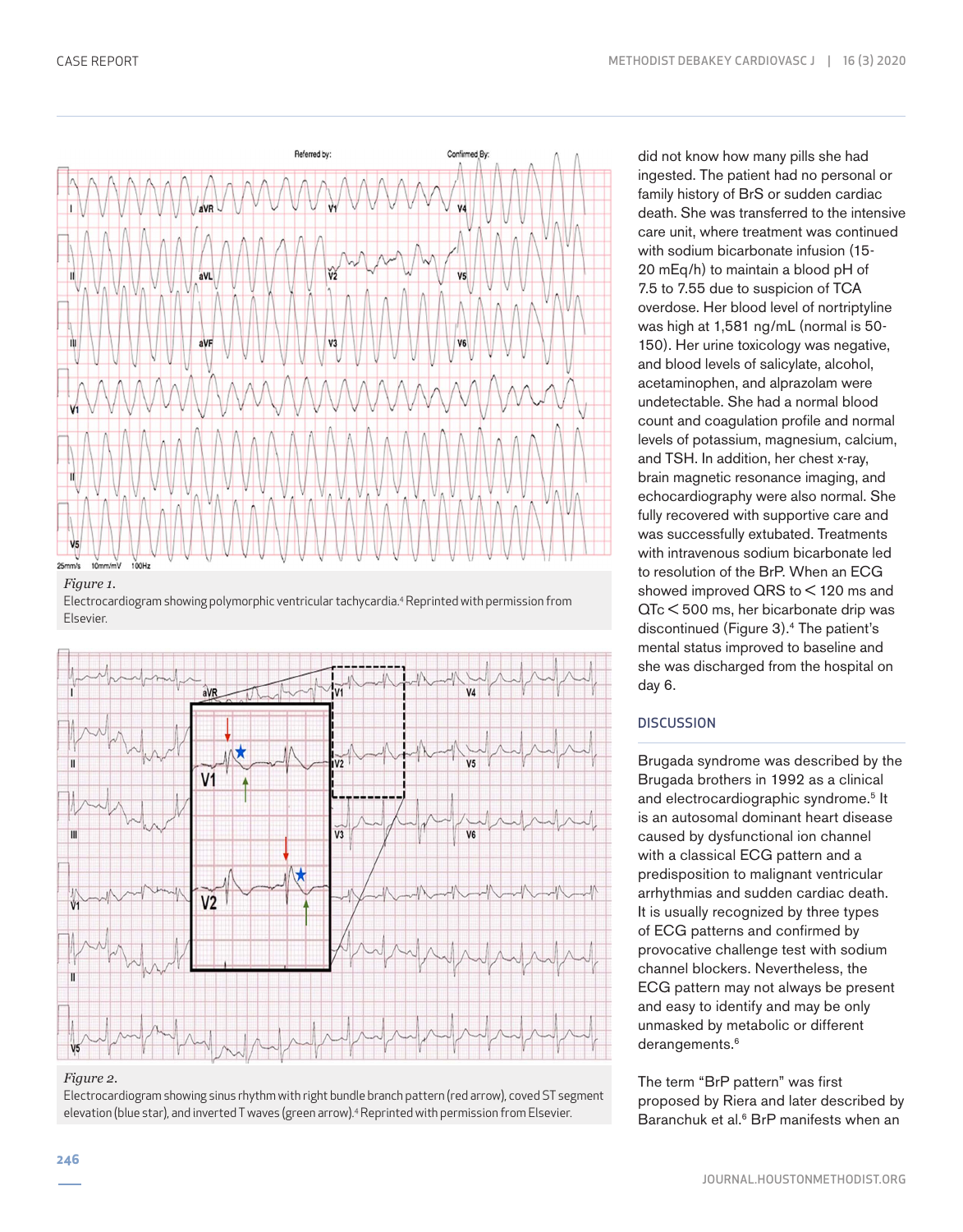



*Figure 3.*

Electrocardiogram showing resolution of Brugada phenotype after treatment with intravenous sodium bicardonate.4 Reprinted with permission from Elsevier.

acquired ionic dysfunction and imbalance in potassium, calcium, and sodium currents are present during phase 1 of the action potential, creating a transmural gradient in the epicardium of the right ventricular outflow tract (depolarization model).6,7 At late phase 1 of the action potential, these shifts cause all-or-none repolarization of some epicardial sites, inducing focal dispersion of repolarization that leads to local re-excitation and phase 2 re-entry arrhythmias.<sup>7</sup> BrP is most often caused by metabolic abnormalities (usually hyper- or hypokalemia), ischemia, or pulmonary embolism,<sup>6</sup> but it has also been attributed to myocardial/pericardial diseases, mechanical compression, non-Hodgkin lymphoma, etc.<sup>6</sup> The International Registry of BrP proposed several criteria to recognize BrP based on determining a typical ECG Brugada pattern with low test probability of BrS, provocative challenge, and genetic testing.<sup>2</sup>

Tricyclic antidepressants (TCA) antagonize fast sodium channels, alpha 1 adrenergic, muscarinic acetylcholine (central and peripheral), histamine 1, and CNS gamma-aminobutyric acid type A receptors, thus causing neurologic, cardiac, and anticholinergic toxicity when poisoning occurs. Usual neurological manifestation of TCA poisoning is sedation, although confusion, delirium, or hallucinations and seizures may occur. Cardiac conduction abnormalities, arrhythmias, and hypotension are also common.<sup>7</sup> By antagonizing cardiac sodium channels, TCAs cause prolongation of QRS (> 100 milliseconds) with abnormal QRS morphology, right bundle branch block, right-axis deviation, low-amplitude P waves, and prolonged PR or QT intervals.2,8-10 Severe sodium channel blockage may present as a transient BrP type 1 ECG pattern and sustained ventricular tachycardia.<sup>2,8-10</sup>

TCA cardiac toxicity is due mainly to the quinidine-like actions on cardiac tissues. Slowing of the action potential depolarization may slow the conduction through the His-Purkinje system and myocardium; this is responsible for QRS prolongation and atrioventricular block and contributes to ventricular arrhythmias and hypotension. Also, the administration of intravenous sodium bicarbonate to achieve a systemic pH of 7.5 to 7.55 reduces QRS prolongation, reverses hypotension, and improves mental status in patients with moderate to severe TCA poisoning.

The presence of BrP type 1 in the setting of TCA overdose may not always be a reason to perform sodium challenge or genetic testing to diagnose a concealed BrS if high-risk characteristics such as history of recurrent syncope, polymorphic VT, or a family history of BrS were not reported $2,3$ ; in fact, provocative testing was not performed in our patient during her hospital stay. Nevertheless, while there were no red flags pointing to BrS, we recommended that the patient undergo outpatient challenge testing as well as genetic testing, if possible.

# **CONCLUSION**

Intoxication with drugs that inhibit cardiac sodium channels, such as tricyclic antidepressants, can trigger a BrP in otherwise normal individuals. Tricyclic antidepressants are used for the treatment of chronic pain, depression, and other conditions but have dose-related side effects and can lead to fatal overdose. Intoxication by these drugs should be on the differential when a BrP is observed.

## *Conflict of Interest Disclosure:*

The authors have completed and submitted the *Methodist DeBakey Cardiovascular Journal* Conflict of Interest Statement and none were reported.

# *Keywords:*

Brugada phenocopy, nortriptyline overdose, ventricular tachycardia